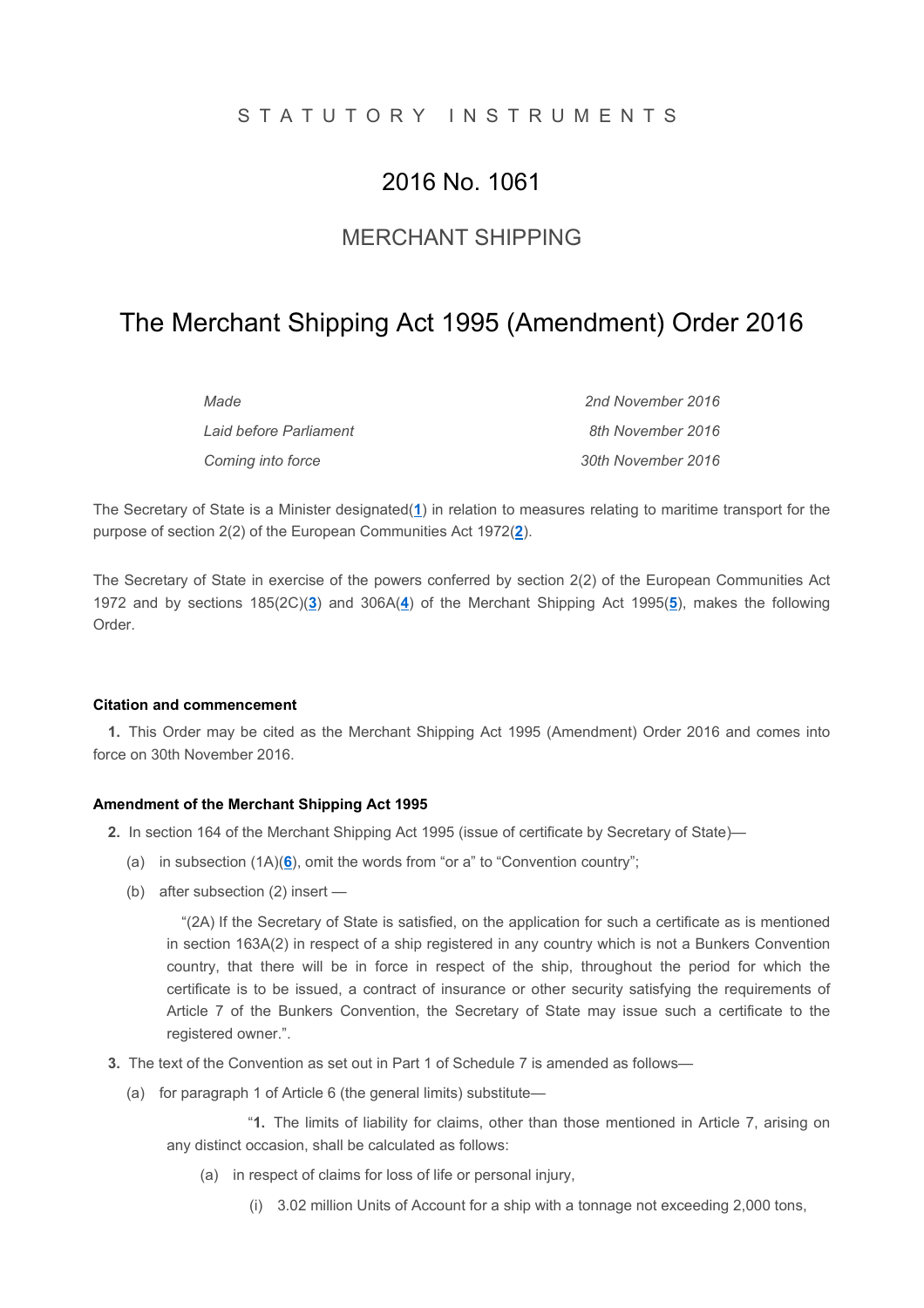(ii) for a ship with a tonnage in excess thereof, the following amount in addition to that mentioned in (i):

for each ton from 2,001 to 30,000 tons, 1,208 Units of Account;

for each ton from 30,001 to 70,000 tons, 906 Units of Account; and

for each ton in excess of 70,000 tons, 604 Units of Account,

- (b) in respect of any other claims,
	- (i) 1.51 million Units of Account for a ship with a tonnage not exceeding 2,000 tons,
	- (ii) for a ship with a tonnage in excess thereof the following amount in addition to that mentioned in (i):

for each ton from 2,001 to 30,000 tons, 604 Units of Account;

for each ton from 30,001 to 70,000 tons, 453 Units of Account; and

for each ton in excess of 70,000 tons, 302 Units of Account.";

(b) after paragraph 4 of Article 6 add—

"The references in paragraph 1 to relevant limits in this Convention have effect as follows—

- (a) the references to the relevant limits are to be construed as references to those limits as modified from time to time pursuant to Article 8 of the 1996 Protocol;
- (b) a modification of a reference to a relevant limit by virtue of paragraph (a) has effect at the time that the modification of that limit pursuant to Article 8 of the 1996 Protocol comes into force in accordance with paragraph 8 of that Article;
- (c) no modification of a reference to a relevant limit by virtue of paragraph (a) affects any rights or liabilities arising out of an occurrence which took place before the day on which the modification has effect;
- (d) paragraph (a) does not apply to a modification pursuant to Article 8 of the 1996 Protocol which reduces a relevant limit.".

Signed by authority of the Secretary of State

John Hayes Minister of State Department for Transport

2nd November 2016

## EXPLANATORY NOTE

(This note is not part of the Order)

This Order amends the Merchant Shipping Act 1995 (c.21) ("the Act").

Article 2 of the Order amends section 164(1A) of the Act, which makes provision for the issue by the Secretary of State of a certificate where there is in force insurance or other security satisfying Article 7 of the International Convention on Civil Liability for Bunker Oil Pollution Damage 2001. The effect of the amendment, which also inserts a new subsection (2A) into that section, is that the Secretary of State will have discretion as to the issue of such certificates to the owners of ships which are not United Kingdom ships.